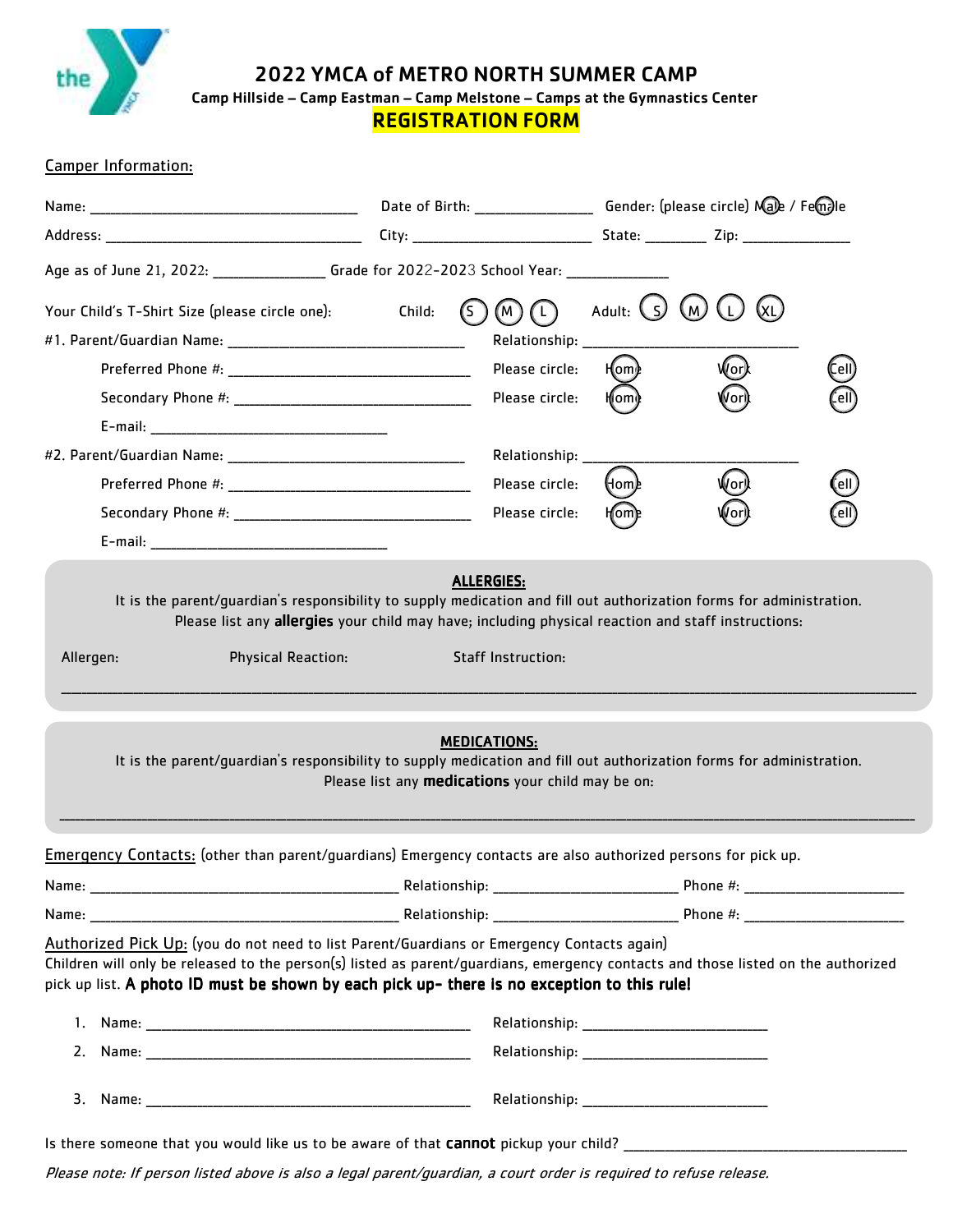**2022** YMCA of METRO NORTH SUMMER CAMP

Camp Hillside – Camp Eastman – Camp Melstone – Camps at the Gymnastics Center

## REGISTRATION FORM

\_\_\_\_\_\_\_\_\_\_\_\_\_\_\_\_\_\_\_\_\_\_\_\_\_\_\_\_\_\_\_\_\_\_\_\_\_\_\_\_\_\_\_\_\_\_\_\_\_\_\_\_\_\_\_\_\_\_\_\_\_\_\_\_\_\_\_\_\_\_\_\_\_\_\_\_\_\_\_\_\_\_\_\_\_\_\_\_\_\_\_\_\_\_\_\_\_\_\_\_\_\_\_\_\_\_\_\_\_\_\_\_\_\_\_\_\_\_\_\_\_\_\_\_\_\_\_\_\_\_\_\_\_\_\_\_\_\_\_\_\_\_\_\_\_\_\_\_\_\_\_\_

\_\_\_\_\_\_\_\_\_\_\_\_\_\_\_\_\_\_\_\_\_\_\_\_\_\_\_\_\_\_\_\_\_\_\_\_\_\_\_\_\_\_\_\_\_\_\_\_\_\_\_\_\_\_\_\_\_\_\_\_\_\_\_\_\_\_\_\_\_\_\_\_\_\_\_\_\_\_\_\_\_\_\_\_\_\_\_\_\_\_\_\_\_\_\_\_\_\_\_\_\_\_\_\_\_\_\_\_\_\_\_\_\_\_\_\_\_\_\_\_\_\_\_\_\_\_\_\_\_\_\_\_\_\_\_\_\_\_\_\_\_\_\_\_\_\_\_\_\_\_\_\_

PLEASE PROVIDE any additional information about the camper that you think is important or that may affect the camper's ability to fully participate in the camp program. Attach additional information if needed.

#### Please initial next to each section:

Registration Requirements:

Your camper will not be able to attend camp without the following;

- **1.** A completed 2022 YMCA of Metro North Camp Registration Form
- **2.** Medical Documentation (required by the Board of Health)
	- Current physical exam (dated within the last18 months)
	- Up to date Immunization Record
- **3.** A \$30.00 non refundable and non-transferable deposit per week/per child is due at time of registration. Remaining balances mustbescheduled to be paid one week prior to the start date of your chosen camp week. Extended day must be scheduled to be paid one week prior to the start in full at the time of registration.
	- At Camp Melstone, extended day must be paid in full at time of registration.
- **4.** A current photograph of your camper

#### \_\_\_\_\_\_\_ Cancellations & Transfers:

Requests must be made in writing to the respective camp/branch no later than two weeks prior to the week you are cancelling/transferring out of. Participants who request a transfer or cancellation within that time frame will receive a refund (less the \$30.00 deposit). No monies will be refunded without two weeks notice.

Drop Off & Pick Up:

Campers must be signed into and out of camp each day. Please see specific camps for drop off/pick up times. A fee of \$15 is charged for every fifteen minute interval after official camp closing times.

First Aid & Medical Attention:

I understand YMCA camp staff is trained in First Aid and CPR. I authorize them to administer First Aid/CPR to my child as needed. I understand that every effort will be made to contact me in the event of an emergency requiring medical attention for my child. However, if I cannot be reached, I hereby authorize the program to transport my child to the nearest medical care facility and the hospital staff may administer emergency medical care. \_\_\_\_\_\_ Swim:

I give my child permission to swim in the Melrose Family YMCA, Saugus Family YMCA and Torigian YMCA swimming pools. If you would prefer your child not to swim, "NO" must be written on the following line.

Field Trips:

I give my child permission to attend all field trips. If you would prefer your child to not attend the field trips "NO" must be written on the following line. Campers not attending the field trips will need to stay home that day at Camp Hillside and Camp Melstone. Camp Eastman allows campers at camp when they are not attending field trips. \_ Photo Release:

I authorize the YMCA of Metro North permission to take photos of my child for YMCA promotional purposes. If you would prefer your child not in any photographs "NO" must be written on the following line.

Snacks & Lunch:

All food is provided by the parent/quardian. We are a **nut conscious** camp with the exception of the Saugus Campus which is nut free. Any snack and lunch provided (by parent/quardian) for campers will not contain nuts. Additionally, all of our camps are structured so campers are very active! Healthy snacks and lunches are encouraged.

### I have read, I understand and I agree to abide by the above policies/statements.

\_\_\_\_\_\_\_\_\_\_\_\_\_\_\_\_\_\_\_\_\_\_\_\_\_\_\_\_\_\_\_\_\_\_\_\_\_\_\_\_\_\_\_\_\_\_\_\_\_\_\_\_\_\_\_ \_\_\_\_\_\_\_\_\_\_\_\_\_\_\_\_\_\_\_\_\_\_\_\_\_\_\_\_\_\_\_\_\_\_\_\_\_\_\_\_\_\_\_\_\_\_\_\_\_\_\_\_\_\_\_ \_\_\_\_\_\_\_\_\_\_\_\_\_\_\_\_\_\_\_\_\_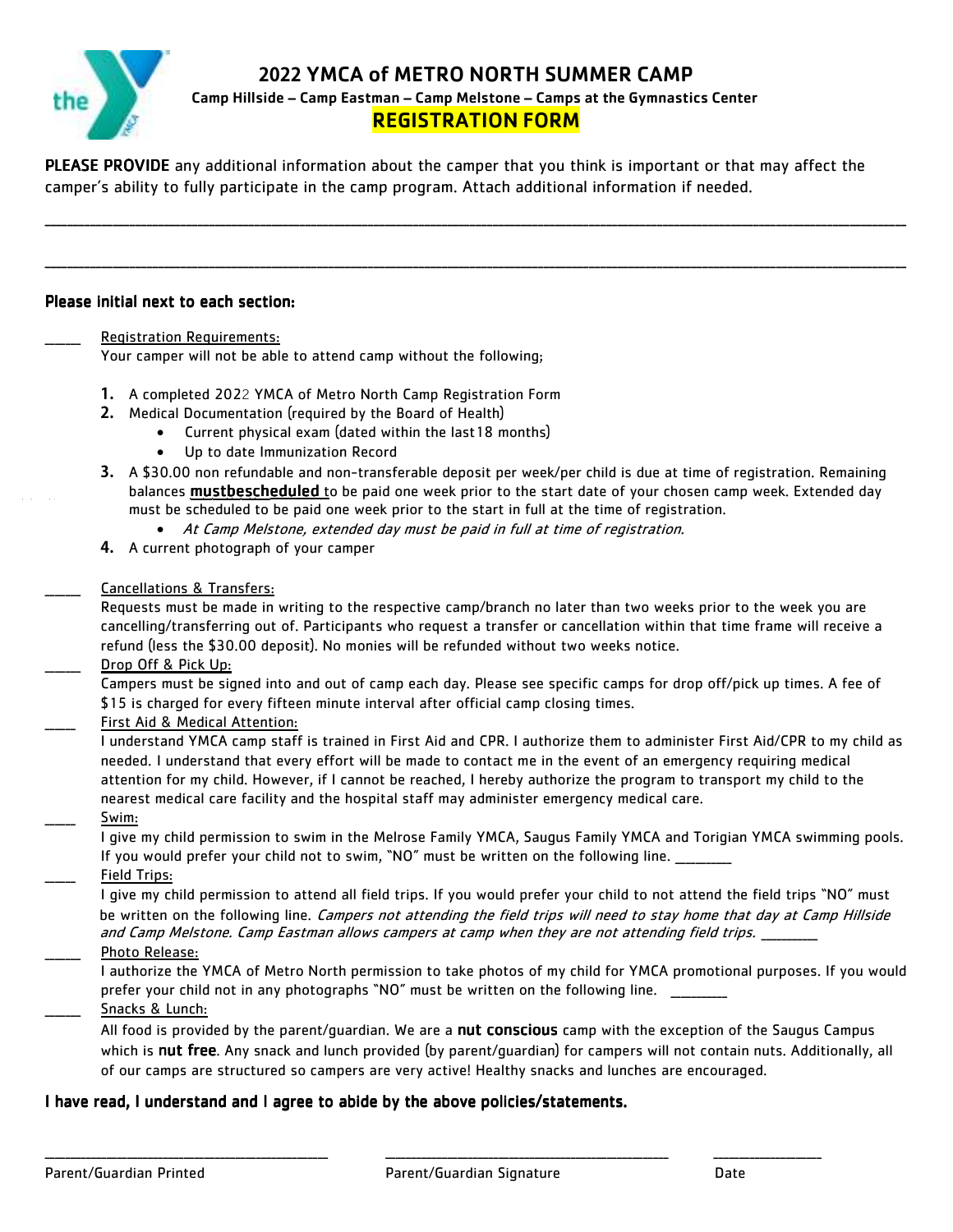

# **YMCA of Metro North 2022 Camper and Caregiver Code of Conduct**

It is the goal of the YMCA of Metro North, to provide a safe, happy, and healthy camp environment for all participants. We teach the YMCA Core Values of Caring, Respect, Honesty, and Responsibility. In order to accomplish this goal, campers are expected to behave appropriately and abide by the code below. We ask all campers and caregivers to spend some time together going over the Codes of Conduct before coming to an unforgettable summer at Camp.

Please be sure to **agree**, **sign, and return** the Codes of Conduct before your camper's first day of camp. One must be submitted for each camper. If you have any questions please contact your camp director.

## **Camper Code of Conduct**

As a camper, I will:

- 1. Respect others and treat them the way I would like to be treated.
- 2. Be responsible for myself, my actions, and my personal belongings.

3. Care for others by communicating in an appropriate manner; not using foul or explicit language or gestures. This includes name calling.

4. Care for others by keeping my hands to myself and refrain from causing bodily harm to others: No pushing, hitting, or inappropriately touching other participants.

5. Be honest by informing camp staff of the challenges I am facing with other campers, in activities, or other situations.

- 6. Respect the YMCA property, equipment, and supplies.
- 7. Respect the property of others.
- 8. Respect the camp staff and cooperate with their instructions.

9. Respect the CDC guidelines regarding Covid-19 and wear a mask unless in the pool, drinking, or eating.

- 10. Be responsible by wearing appropriate clothing and shoes to camp each day.
- 11. Be responsible by leaving my electronic devices in my bag during the camp day.
- 12. Be honest and fair.
- 13. Be enthusiastic, thoughtful, caring, open-minded, and involved.
- 14. HAVE FUN!!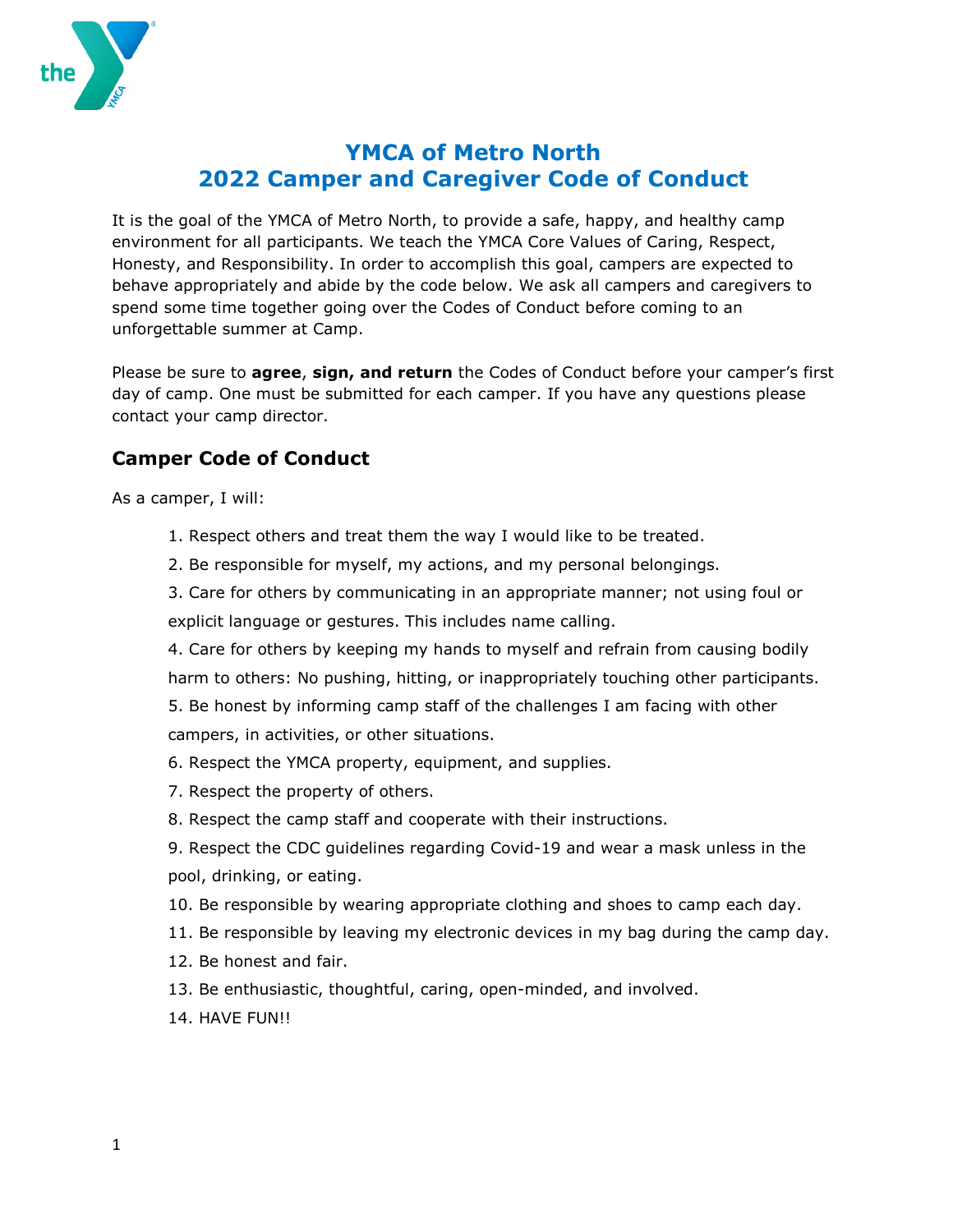

## **Caregiver Code of Conduct**

As a caregiver, I will:

- 1. Provide positive support, care, and encouragement for my child and all campers.
- 2. Respect all campers, families, and camp staff.
- 3. Strive to be a role model for my child and other campers in the program.

4. Respect others by speaking kindly to campers, families, and staff, meaning I will not verbally insult, harass, use inappropriate language, or interrogate any camper, family, or staff.

5. Approach staff members of when having a concern regarding my child's or another camper's behaviors at camp as soon as I am made aware of the situation.

6. Respect others by refraining from touching or contacting any child in the camp program other than my own.

7. Respect the CDC guidelines regarding Covid-19 and wear a mask when dropping off and picking up my camper.

8. Respect the policies put forth in the Parent Handbook and weekly newsletter, including policies around pick-up and drop-off procedures.

9. Encourage my camper to follow the YMCA Core Values of respect, honesty, caring, and responsibility.

10. Encourage my camper to try new things and to have fun!

Camp staff will work with individual campers and their caregiver to modify inappropriate behaviors. Serious behavior problems, including campers repeatedly breaking the rules, may result in disciplinary action, suspension, or expulsion from this YMCA program**. Please Note: The YMCA has a zero-tolerance policy for verbal or physical abuse at camp.**

**I have read and understand the Codes of Conduct above. I understand that not following these Codes may result in disciplinary action as set forth in the Caregiver Handbook and/or deemed necessary by Camp Administration.**

| Caregiver's Name Printed: | Date: |
|---------------------------|-------|
| Caregiver's Name Signed:  | Date: |
| Camper's Name:            |       |